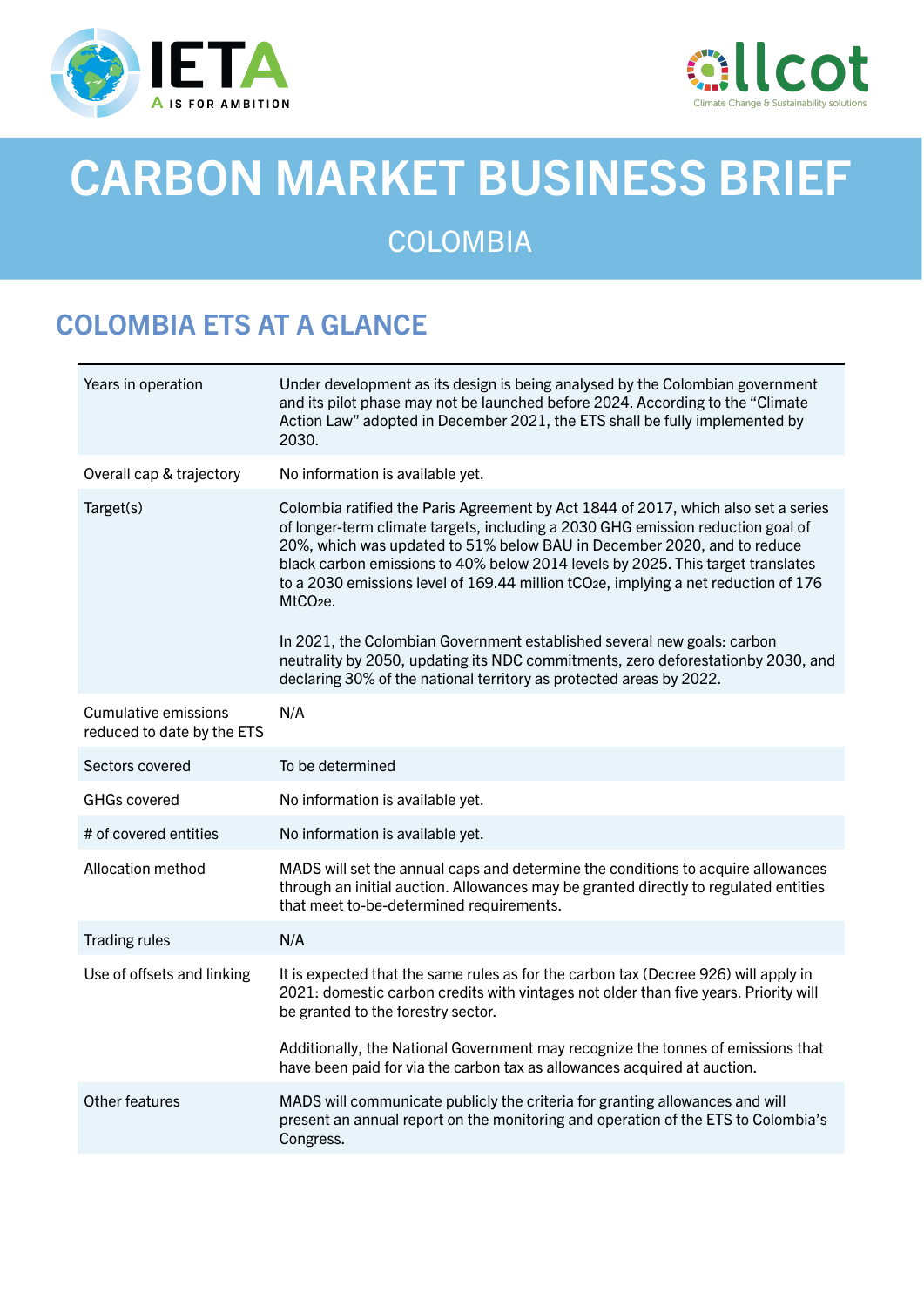Penalties for non-compliance

#### MADS will sanction regulated entities with fines for non-compliance with obligations.

Use of revenues MADS will create a separate account in the National Environmental Fund (FONAM) for the revenues obtained by the ETS. These revenues will be used for GHG mitigation and climate change adaptation initiatives. As of the time of writing, there is no set date for this to be implemented.

#### MAJOR DEVELOPMENTS



Colombia's national carbon tax was introduced in 2016. The following year, Decree 926 created the offset mechanism as an alternative compliance option, which increased demand for Colombian carbon credits and Colombian emission reduction projects.

The national carbon tax covers approximately 27% of Colombia's emissions and the 2022 price is 18.829 Colombian pesos per tonne CO2e (US\$4.96 approx).

In 2018, Colombia passed Law 1931 – "Strategies and Guidelines for the Management of Climate Change" –which established the framework for a national ETS. In the same year, MADS passed Resolution 1447, which creates and regulates RENARE – Colombia's national registry for GHG mitigation activities which is currently operational. This MRV system represents a key transparency mechanism to measure progress towards Colombia's ambitious NDC.

In March 2020, MADS passed Decree 446 to resolve a legal issue that only allowed one national auditor to verify and certify emission reductions eligible for compliance. In September 2020, MADS issued a resolution to address the short term problem of GHG initiatives from more than five years ago that have not been able to be validated or verified. MADS intends to further modify some of the rules around its offset mechanism and registry.

In December 2021, Colombia passed Law 2169, known as the "Climate Action Law", to strengthen measures and initiatives for the promotion and development of carbon markets in the country, and to formalise important commitments, such as the full implementation of the ETS and the Green Taxonomy by 2030. Colombia´s Green Taxonomy was launched in March 2022.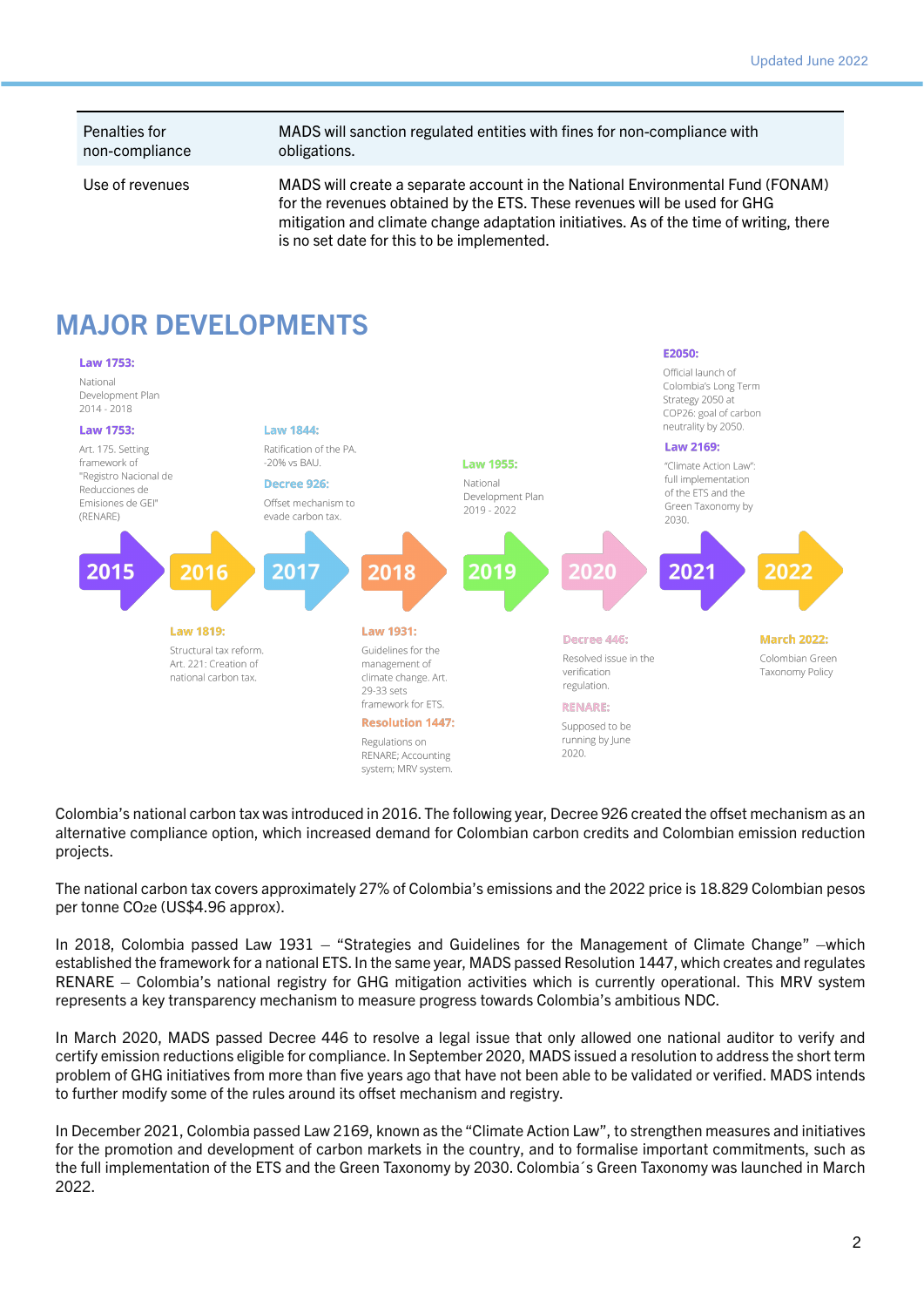## MARKET COMMENTARY

By 2020, the carbon tax and the offset mechanism had led to the cancellation of 42.8 MtCO2e of offsets, COL\$1.42 billion Colombian collected, 108 mitigation initiatives and 3,523 offsets. More than 90% of the offsets come from forestry projects.

Due to the effects of COVID-19, carbon tax collection dropped nearly 56% in 2020 year-on-year.

The market price of national carbon credits has been fluctuating somewhere between 80% and 95% of the tax price, around US\$4.

Due to ongoing COVID-19 impacts, there was a significant decrease in compliance credit demand for part of 2021. However, at the end of 2021 the Colombian carbon market experienced a further boom with trading volume nearly doubling year over year – 360 million tCO2e in carbon credtis – mainly due to corporate carbon neutrality goals and the aviation sector's CORSIA mechanism.

As European carbon prices soared to €70/t in late 2021 and voluntary market prices internationally also went up, the export of Colombian credits increased – leaving fewer units for domestic use.

#### REFERENCES

[ICAP News: Colombia approves climate law](https://icapcarbonaction.com/en/news-archive/561-colombia-approves-climate-law-with-provisions-for-a-national-program-of-greenhouse-gas-tradable-emission-quotas)

[ICAP: ETS Detailed Information – Colombia](https://icapcarbonaction.com/en/?option=com_etsmap&task=export&format=pdf&layout=list&systems%5b%5d=92)

[ICAP ETS Map](https://icapcarbonaction.com/en/ets-map)

[Presentation of Francisco Charry, Director of Climate Change \(MADS\) at the 1st ASOCARBONO congress in November](https://asocarbono.org/wp-content/uploads/2019/12/5-Francisco-Charry-Ministerio-de-Ambiente-y-Desarrollo-Sostenible.pdf)  [2019](https://asocarbono.org/wp-content/uploads/2019/12/5-Francisco-Charry-Ministerio-de-Ambiente-y-Desarrollo-Sostenible.pdf)

[Law 1931 of 2018](https://dapre.presidencia.gov.co/normativa/normativa/LEY 1931 DEL 27 DE JULIO DE 2018.pdf)

[Decree 446 of 2020](https://dapre.presidencia.gov.co/normativa/normativa/DECRETO 446 DEL 21 DE MARZO DE 2020.pdf)

[Resolution 831 of 2020](https://www.minambiente.gov.co/images/Res_0831_de_2020_-_MODIFICA_RESOLUCION_1447.pdf)

[Resolution 1447 of 2018](https://www.minambiente.gov.co/images/normativa/app/resoluciones/98-RES 1447 DE 2018.pdf)

[2050 Colombian Strategy](https://www.minambiente.gov.co/cambio-climatico-y-gestion-del-riesgo/estrategia-2050/)

[Law 2169 of 2021](https://dapre.presidencia.gov.co/normativa/normativa/LEY 2169 DEL 22 DE DICIEMBRE DE 2021.pdf)

[Colombian Green Taxonomy Policy 2022](https://media-exp1.licdn.com/dms/document/C4E1FAQHVh7LMP4htyg/feedshare-document-pdf-analyzed/0/1650459089553?e=2147483647&v=beta&t=25enzS2FV52E8Vd_3MPMDGKzTwanJkU6b2q8Er6BO7s)

### USEFUL LINKS

[Law 175 of 2015](https://www.mintic.gov.co/portal/604/articles-15015_documento.pdf)

[Law 1819 of 2016](http://es.presidencia.gov.co/normativa/normativa/LEY 1819 DEL 29 DE DICIEMBRE DE 2016.pdf)

[Law 1844 of 2017](https://dapre.presidencia.gov.co/normativa/normativa/LEY 1844 DEL 14 DE JULIO DE 2017.pdf)

[Decree 926 of 2017](http://es.presidencia.gov.co/normativa/normativa/DECRETO 926 DEL 01 DE JUNIO DE 2017.pdf)

[Law 1955 of 2019](https://www.minsalud.gov.co/Normatividad_Nuevo/Ley 1955 de 2019.pdf)